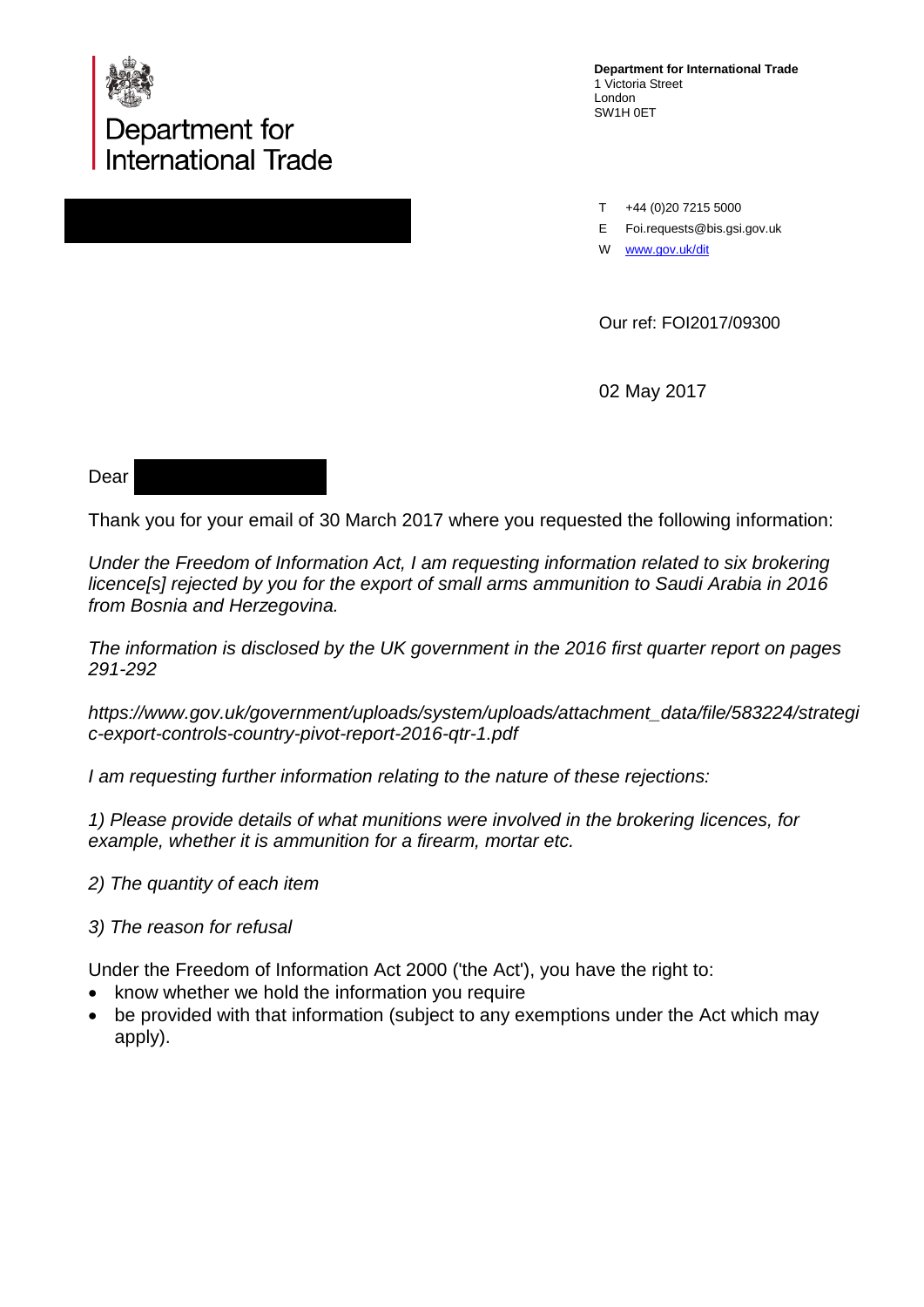The Department for International Trade holds the information you have requested, it is provided below;

| <b>Licence</b>     | <b>Goods Description</b>                                              | <b>Goods</b><br><b>Quantity</b> |
|--------------------|-----------------------------------------------------------------------|---------------------------------|
| SITCL <sub>1</sub> | 5.56 x 45mm Ball M855 (SS109) Ammunition                              | 9426666                         |
|                    |                                                                       |                                 |
|                    | 5.56 x 45mm 4 Ball M855/1 Tracer M856 Linked (M27) Ammunition         | 800000                          |
|                    | 7.62 x 39mm M67 Ball Ammunition                                       | 13492927                        |
| <b>SITCL 2</b>     | 7.62 x 39 mm M67 Ball Ammunition                                      | 1500000                         |
|                    | 7.62 x 51mm M82 Blank Ammunition                                      | 500000                          |
|                    | 7.62 x 51mm M118 Sniper Ammunition                                    | 100000                          |
|                    |                                                                       |                                 |
|                    | 5.56 x 45mm Linked 4 Ball M855/1 Tracer M856 with M27 Link Ammunition | 250000                          |
|                    | 7.62 x 51mm Linked 4 Ball M80/1 Tracer M62 with M13 Link Ammunition   | 250000                          |
| SITCL <sub>3</sub> |                                                                       |                                 |
|                    | 5.56 x 45mm Ball M855(SS109) Ammunition                               | 9426666                         |
|                    | 5.56 x 45mm 4 Ball M855/1 Tracer M856 linked (M27) Ammunition         | 800000                          |
|                    | 7.62 x 39mm M67 Ball Ammunition                                       | 13492927                        |
| <b>SITCL 4</b>     |                                                                       |                                 |
|                    | 7.62 x 51mm Sniper Ammunition                                         | 3063276                         |
| SITCL <sub>5</sub> | 7.62 x 39mm M67 Ball Ammunition                                       | 1500000                         |
|                    | 7.62 x 51mm M118 Sniper Ammunition                                    | 100000                          |
|                    | 5.56 x 45mm Linked 4 Ball M855/1 Tracer M856 with M27 Link Ammunition | 250000                          |
|                    | 7.62 x 51mm Linked 4 Ball M80/1 Tracer M62 with M13 Link Ammunition   | 250000                          |
| <b>SITCL 6</b>     | 7.62 x 51 Sniper Ammunition                                           | 3063276                         |

In each case the application was refused under Criterion Seven of the consolidated EU and National Arms Export licensing criteria: the existence of a risk that the items will be diverted within the buyer country or re-exported under undesirable conditions.

## **Appeals procedure**

If you are dissatisfied with the handling of your request, you have the right to ask for an internal review. Internal review requests should be submitted within 40 working days of the date of receipt of the response to your original request and should be addressed to the Information Rights Unit:

Information Rights Unit Department for Business, Energy and Industrial Strategy 1 Victoria Street London SW1H 0ET Email: [FOI.Requests@beis.gov.uk](mailto:FOI.Requests@beis.gov.uk)

Please remember to quote the reference number above in any future communications.

If you are not content with the outcome of the internal review, you have the right to apply directly to the Information Commissioner for a decision. The Information Commissioner can be